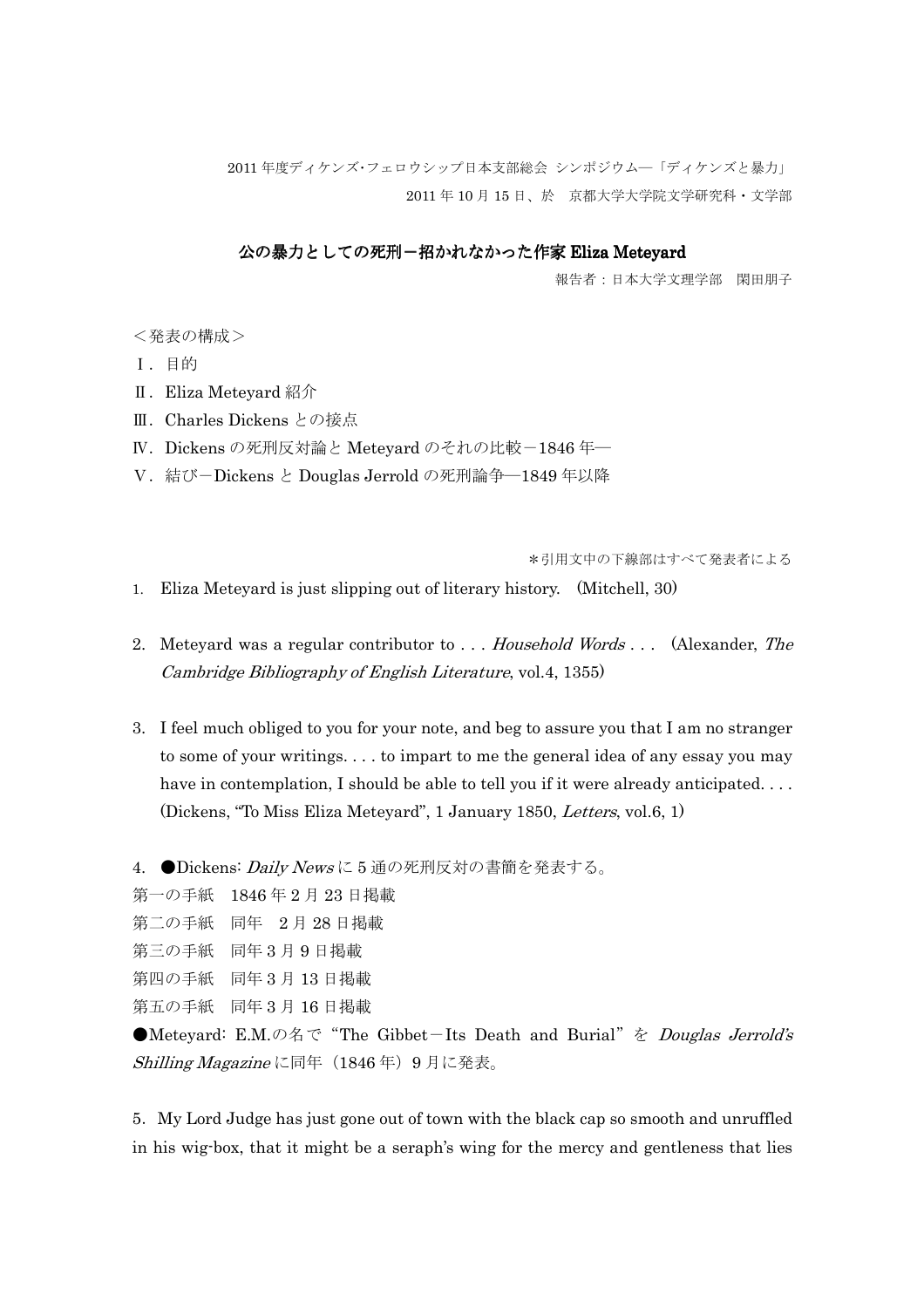upon it. Yes! snug in the veritable wig-box has it lain the whole circuit through, in all probability astonished at its quiescent innocence; for it is a tough, hard, iron-souled old cap, that in its day has sat mighty and flaunting on the gorgon head of Statute Law, and crowned its judgments of blood! But now Christ's mercy hides and blots out for ever the shadows of the pale anguished features that have gazed upon it, and left graven pictures of unutterable human woe! (E. M., "The Gibbet", 230)

6.One of the most remarkable instances of murder originating in mad self-conceit; and of the murderer's part in the repulsive <u>drama</u>, in which the law appears at such great disadvantage to itself and to society . . . is presented in the case of Hocker. (第三の手紙)

7.The miserable wretch, inflated by this lunatic conceit, arranges his whole plan for publication and effect. It is quite an epitome of his experience of the domestic melodrama or penny novel. There is the Victim Friend;. . . the Family Apartment, with a song by Thomas Hocker; the Inquest Room, with Thomas Hocker boldly looking on; the interior of the Marylebone Theatre, with Thomas Hocker taken into custody; the Police Office with Thomas Hocker "affable" to the spectators; the interior of Newgate, with Thomas Hocker preparing his defence; the Court, where Thomas Hocker, with his dancing-master airs, is put upon his trial, and complimented by the Judge; the Prosecution, the Defence, the Verdict, the Black Cap, the Sentence—each of them a line in any Playbill, and how bold a line in Thomas Hocker's life! (第三の手紙)

8.There is another and a stronger reason still, why a criminal judge is a bad witness in favour of the Punishment of Death. He is a chief actor in the terrible drama of a trial, where the life or death of a fellow creature is at issue. . . . I submit that his prominent share in the excitement of such a trial, and the dread mystery involved, has a tendency to bewilder and confuse the judge upon the general subject of that penalty. I know the solemn pause before the verdict.  $\ldots$  I know the thrill that goes round when the black cap is put on, and how there will be shrieks among the women, and a taking out of some one in a swoon. . . . (第五の手紙)

9. . . . <u>better</u> let us knowingly . . . <u>leave the unscotched slimy serpent Evil crawl forth to</u> prey upon society again; better leave the Law of Conscience to fashion its own unerring Law of Justice, than for us to give another text for another sermon of blood.... (E. M., "The Gibbet", 230)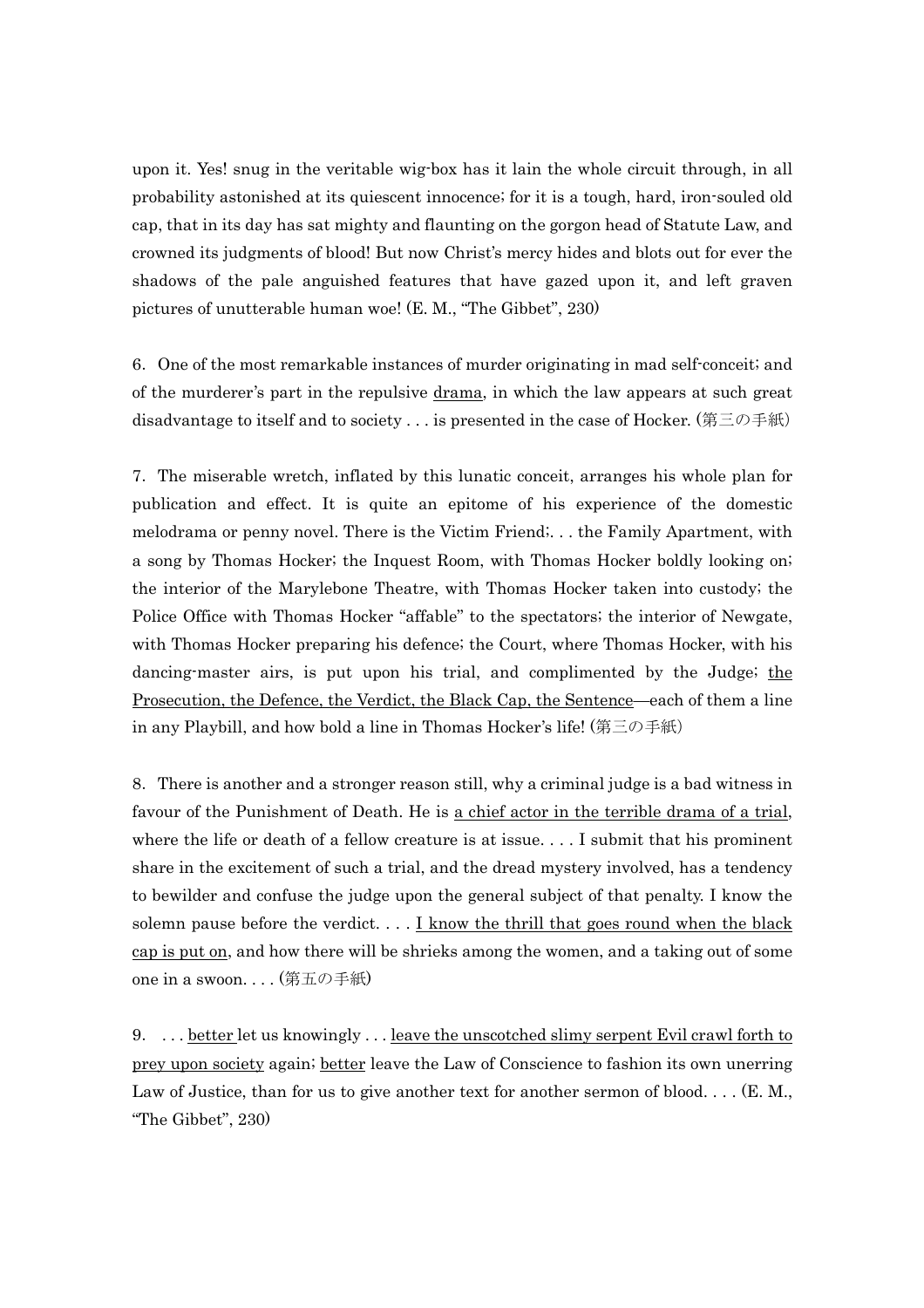10.Better that hundreds of guilty persons should escape scot-free . . . than that one innocent person should suffer. Better, I will even say, that hundreds of guilty persons should escape, than that the possibility of any innocent man or woman having been sacrificed . . . . (第一の手紙)

11. And . . . one man must starve! Yes! Thugg, the hangman, who . . . cried "Give, give!" with the vociferating and endless croak of the carrion vulture! . . . till shall come a week's satiety and debauch after the jolly Farce of Saintship won by Slaughter! (E. M., "The Gibbet", 230-31)

12.I learn from the newspaper accounts of every execution, how Mr. So-and-so, and Mr. Somebody else, and Mr. So-forth shook hands with the culprit, but I never find them shaking hands with the hangman. All kinds of attention and consideration are lavished on the one; but the other is universally avoided, like a pestilence. I want to know why so much sympathy is expended on the man who kills another in the vehemence of his own bad passions, and why the man who kills him in the name of the law is shunned and fled from? . . . . Is it because the hangman executes a law, which, when they once come near it face to face, all men instinctively revolt from? Then by all means change it. (第四 の手紙)

13. Thousands are round the prison walls; thousands of different natures in one brave human heart. At last he comes, within the surge of human joy, Meg on one arm, the baby on the other . . . . Well, they have him; when some voice cries out, "Friends, down with the gibbet!" And pretty loudly the thousands cry this out again. (E. M., "The Gibbet", 239)

14. ●Dickens: Times に 2 通 (1849年11月14日、19日)の公開死刑反対の書簡を発表 する。

15.I believe that the enormous crimes which have been committed within the last year or two, and are fresh, unhappily, in the public memory, have indisposed many good people to share in the responsibility of abandoning the last punishment of the Law. And I know that there are many such who would lend their utmost aid to an effort for the suppression of *public* executions for evermore, though they cannot conscientiously abrogate capital punishment in extreme cases. (Dickens, "To Charles Gilpin", 15 November 1849, Letters, vol.5, 647-48)